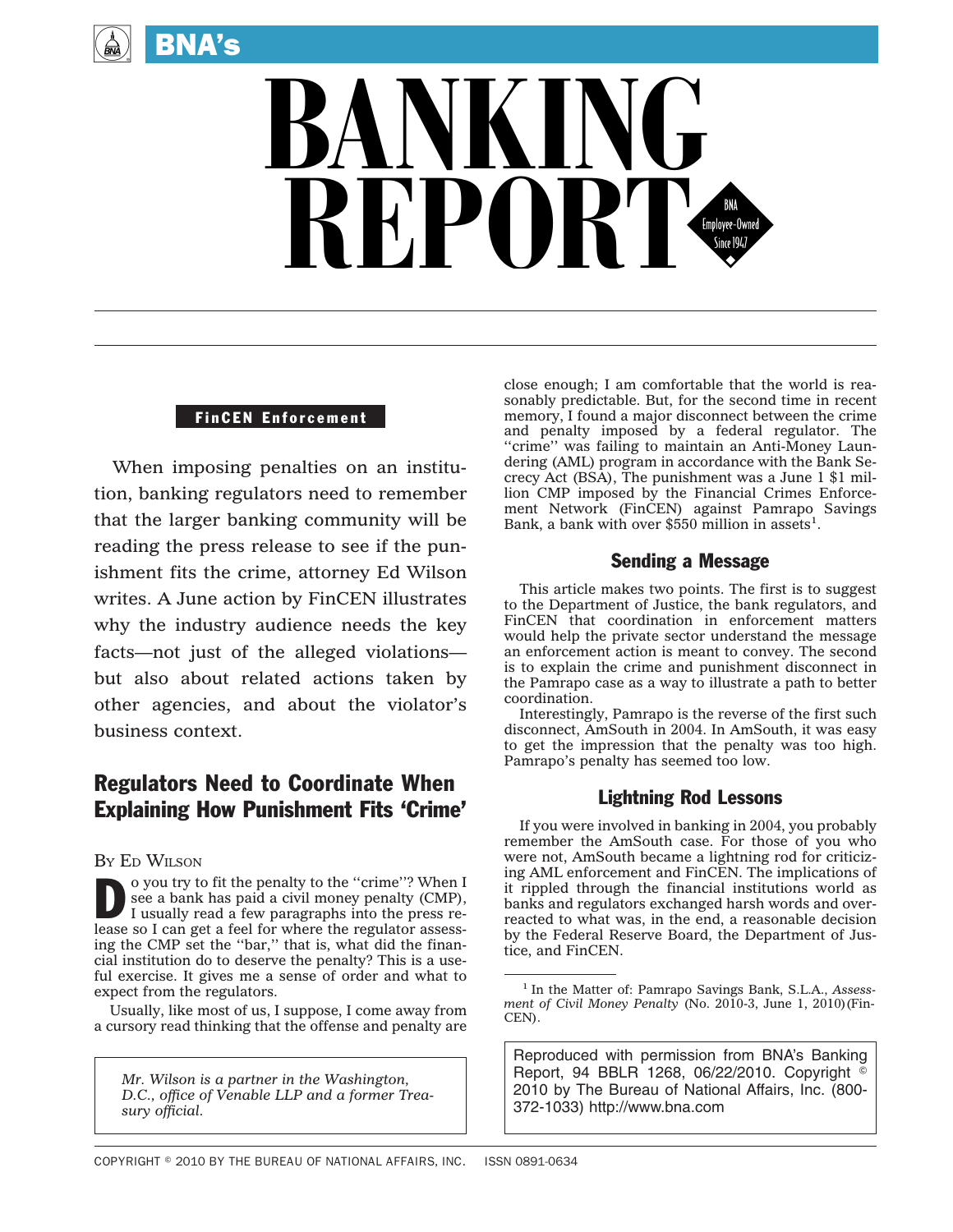At the time, AmSouth, headquartered in Birmingham, Ala., had assets of \$45.6 billion. It entered into a Deferred Prosecution Agreement listing one count of failing to file Suspicious Activity Reports (SARs) in a "timely, complete and accurate manner" and paid fines of \$50 million (\$10 million to the FRB and FinCEN and  $$40$  million to Justice).<sup>2</sup> The financial institution world was shocked. I heard many times bankers say, with anger, ''How could failing to file 'one' SAR be worth \$50 million in penalties?" (Note how the count changed in common discussion from failing to file SARs at all to failing to file "one" SAR.) The phrase frequently heard then was "FinCEN is out of control."

A bit of study, however, revealed that AmSouth was the organization out of control. One example illustrates the point. During the course of an investigation that, in the beginning, was not directed at AmSouth, the bank failed to respond, or failed to respond ''adequately,'' to eight (8) grand jury subpoenas. As one commentator said at the time, ''My palms sweat when a client of mine receives *one* grand jury subpoena, much less eight.''3 In addition, the FinCEN CMP Assessment Order<sup>4</sup> and the FRB's C&D Order<sup>5</sup> detailed numerous, willful violations of the BSA over a substantial period of time, illustrating that AmSouth, like Pamrapo, did not give much, if any, weight to its AML obligations.

#### Regulators Fail to Improve

FinCEN's announcement of the Pamrapo CMP shows that the government failed to learn the lessons of Am-South. Rather than increasing coordination after the AmSouth confusion, the various agencies involved in Pamrapo were even less synchronized than were the ones in AmSouth. On the private side, then, the lesson remains: Read all the penalizing documents before drawing any conclusions. The problem with this lesson, however, is that it takes a lot of time and effort—see the following discussion—to collect the various penalizing decisions and orders. Finding them should not be an electronic scavenger hunt.

At the end of 2009, Pamrapo had over \$558 million in total assets, 10 branches in and around Bayonne, N.J., and managed two wholly-owned subsidiaries. It consented to pay a \$1million CMP to FinCEN for ''violating requirements under the Bank Secrecy Act (BSA).''6 The release's first paragraph, however, clearly points to very serious and substantive BSA violations. In addition, the closing line of the FinCEN press release caught my eye: ''FinCEN's assessment is in addition to forfeiture and civil money penalty actions by the DOJ and OTS, respectively, in March, 2010.''

Turning to FinCEN's CMP, I found the bank had violated every meaningful BSA regulation and directive. A list of just a few of the more egregious violations would include that it:

■ failed to "implement all four core elements of an adequate AML program'';

 $\blacksquare$  did not "assess its risk exposure within the context of products, services, customers, transaction types or geographical reach of the institution,'' while inaccurately stating that none of its branches were in High Intensity Drug Trafficking Areas and High Risk Money Laundering and Related Financial Crimes Areas; and

s for years, and with knowledge, ''routinely conducted cash transactions utilizing a particular transaction code which would not identify the transactor or affiliated account," giving the bank no way to determine which customer was conducting cash transactions and no way to track cash transaction activity (including structuring violations).

At this point, I wondered what message FinCEN was trying to send by such a relatively light penalty. Standing alone, the CMP Order was not a strong message concerning AML compliance.

### Checking the Backstory

For background, and a possible answer, I turned to the Sept. 26, 2008, Cease & Desist Order (C&D) entered<br>against Pamrapo by OTS <sup>7</sup> and referenced in FinCEN's CMP Order. The September 2008 C&D focused mainly on Pamrapo's lack of an AML program at every level. The Order is a ''directive checklist'' of what an AML program should contain, how it should be staffed and managed, and the oversight necessary to ensure it serves its intended purpose. This showed that between Sept. 26, 2008, and June 1, 2010, the bank had ignored its obligations under the C&D, raising again the question of why the bank was only assessed \$1 million.

Turning to the last sentence of FinCEN's June 1 press release (''actions by DOJ and OTS''), I tracked down Justice's actions. On June 3, 2010, the U.S. District Court for the District of New Jersey entered a Consent Judgment and Preliminary Order of Forfeiture in which Pamrapo pled guilty to violating the BSA and forfeited \$5 million.<sup>8</sup> It was based on a March 29, 2010, plea agreement,<sup>9</sup> in which Pamrapo agreed that it conspired to violate federal law by:

''(1) failing to file Currency Transaction Reports with the . . . Treasury . . . contrary to Title 31, United States Code, Section 5313(a); (2) failing to file Suspicious Activity Reports . . . contrary to Title 31, United States Code, Section  $5318(g)(1)$ ; and (3) failing to establish and implement an adequate anti-money laundering program, contrary to Title 31, United States Code, Section  $5318(h)(1) \ldots$ ."

On the same day as the plea, OTS entered a CMP Order.<sup>10</sup> It tracks the plea agreement and imposes a  $$5$ 

<sup>2</sup> Some documents related to the AmSouth matter may be found at FinCEN's and the Federal Reserve Board's web sites. A complete collection, including the criminal plea agreement, is available, among other places, as attachments to an 8-K filed<br>by AmSouth on October 12, 2004, and available on EDGAR.

 $3$  The Statement of Facts in the AmSouth case is available at [http://www.justice.gov/usao/mss/documents/pressreleases/](http://www.justice.gov/usao/mss/documents/pressreleases/october2004/was15758841.pdf)

 $4$  In the Matter of AmSouth Bank (No. 2004-2, FinCEN).

<sup>&</sup>lt;sup>5</sup> In the Matter of AmSouth Bancorporation (No. 04-021-B-HC, FRB).

 $6$  Financial Crimes Enforcement Network Press Release, June 3, 2010, *\$1 Million Penalty Assessed Against Pamrapo Savings for Bank Secrecy Act Violations.*

<sup>&</sup>lt;sup>7</sup> In the Matter of Pamrapo Savings Bank, SLA, OTS Docket No. 05584, (Order No.: NE-08-12, Sept. 26, 2008) (OTS).

 $8$  U.S. v. Pamrapo Savings Bank, S.L.A. (Cr. No. 10-220, June 3, 2010) (USDC NJ).

 $9$  U.S. v. Pamrapo Savings Bank, S.L.A (Cr. No. 10-220, Mar. 29, 2010) (USDC NJ)<br><sup>10</sup> In the Matter of Pamrapo Savings Bank, SLA, OTS

Docket No. 05584, (Order No.: NE-10-09, Mar. 29, 2010) (OTS).